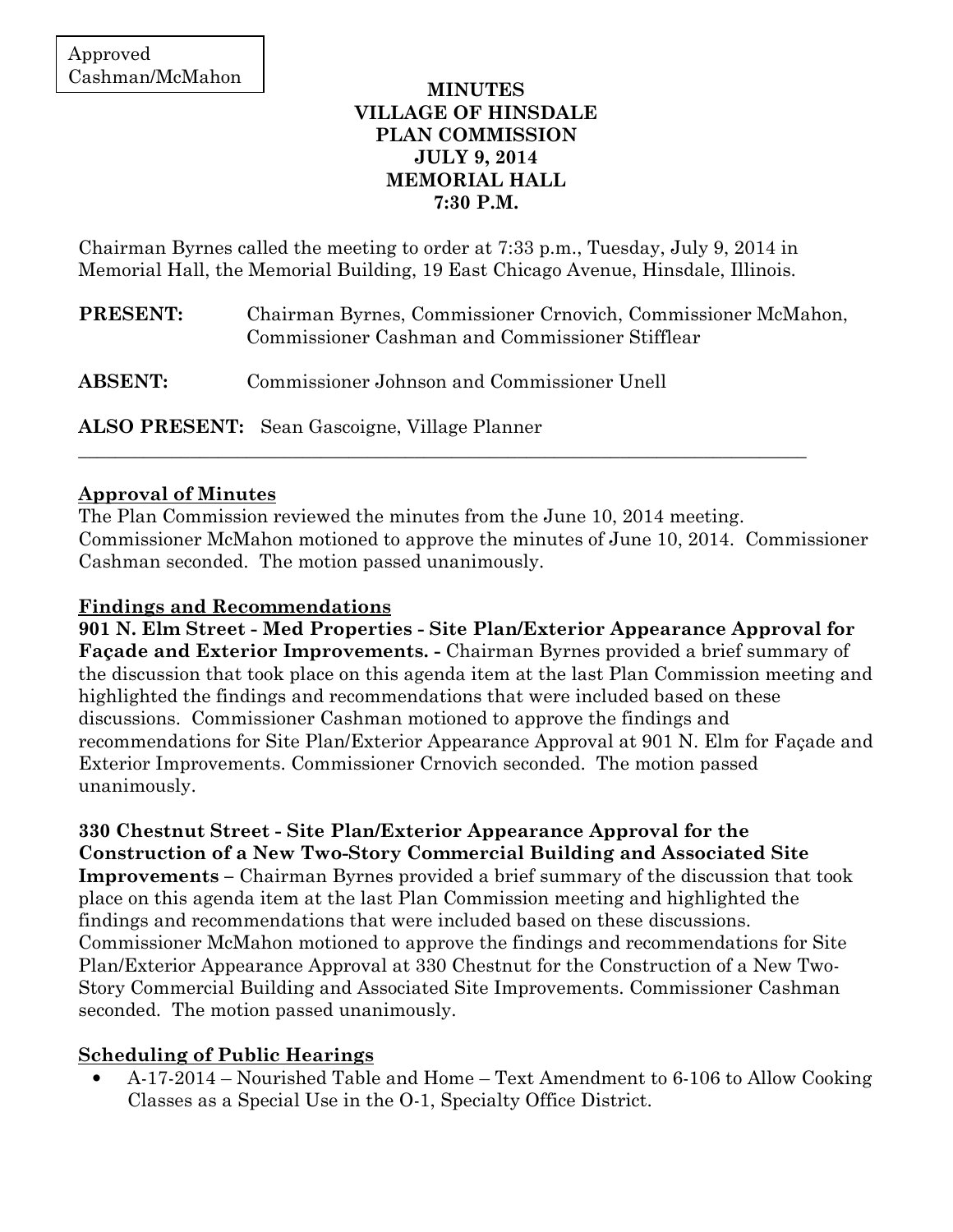- A-18-2014 111 S. Vine Nourished Table and Home Special Use to Allow a Cooking School in the O-1, Specialty Office District.
- A-23-2014 10, 11 and 12 Salt Creek Lane, and 901 and 907 N. Elm Street Med Properties – Special Use Permit to Allow a Planned Development.

Chairman Byrnes stated these public hearings would be scheduled for September 10, 2014.

# **Public Hearings**

Chairman Byrnes stated that he would move the public hearing up on the agenda, to discuss before the items on for Exterior Appearance and Site Plan Review.

# **A-13-2014 – 230 E. Ogden – Shred415 – Special Use Permit to Allow a Physical Fitness Facility (Transcript of the following Public Hearing on file).**

Peter Coules, attorney for the applicant introduced himself and summarized the request which included a description of the business and its operational procedures.

Commissioner McMahon asked the applicant to clarify the traffic flow and the circulation on the site.

General discussion ensued regarding the configuration of the lot and the Commission requested that the applicant provide a site plan or plat of survey for any packets or correspondence, moving forward through the process. The Commission discussed some specifics of the building layout, including where the proposed facility would be and where clients would enter the building.

Commissioner Crnovich questioned the number of clients and employees, as well as the specific hours of operation and arrival times of the instructors/employees. She indicated that she didn't necessarily have a problem with the use, but that she had concerns with the early hours and the proximity to the single-family residences immediately to the south.

Commissioner Stifflear expressed similar concerns and indicated he did not have a problem with the use per se, but was struggling with the idea of the potential problems that could arise related to noise, by having classes so early in the morning.

General discussion ensued regarding the hours of operation and concerns regarding noise and potential disturbance to surrounding residences. The Commission discussed the idea of controlling the parking spaces that are used during the earlier hours and the ability to enforce any restrictions that may be put into place.

Commissioner Crnovich appreciated the responses to the concerns, but indicated that she could not support the use given how close it was to the residential area. She then encourage the applicant to have a plan moving forward as to how they would address these concerns.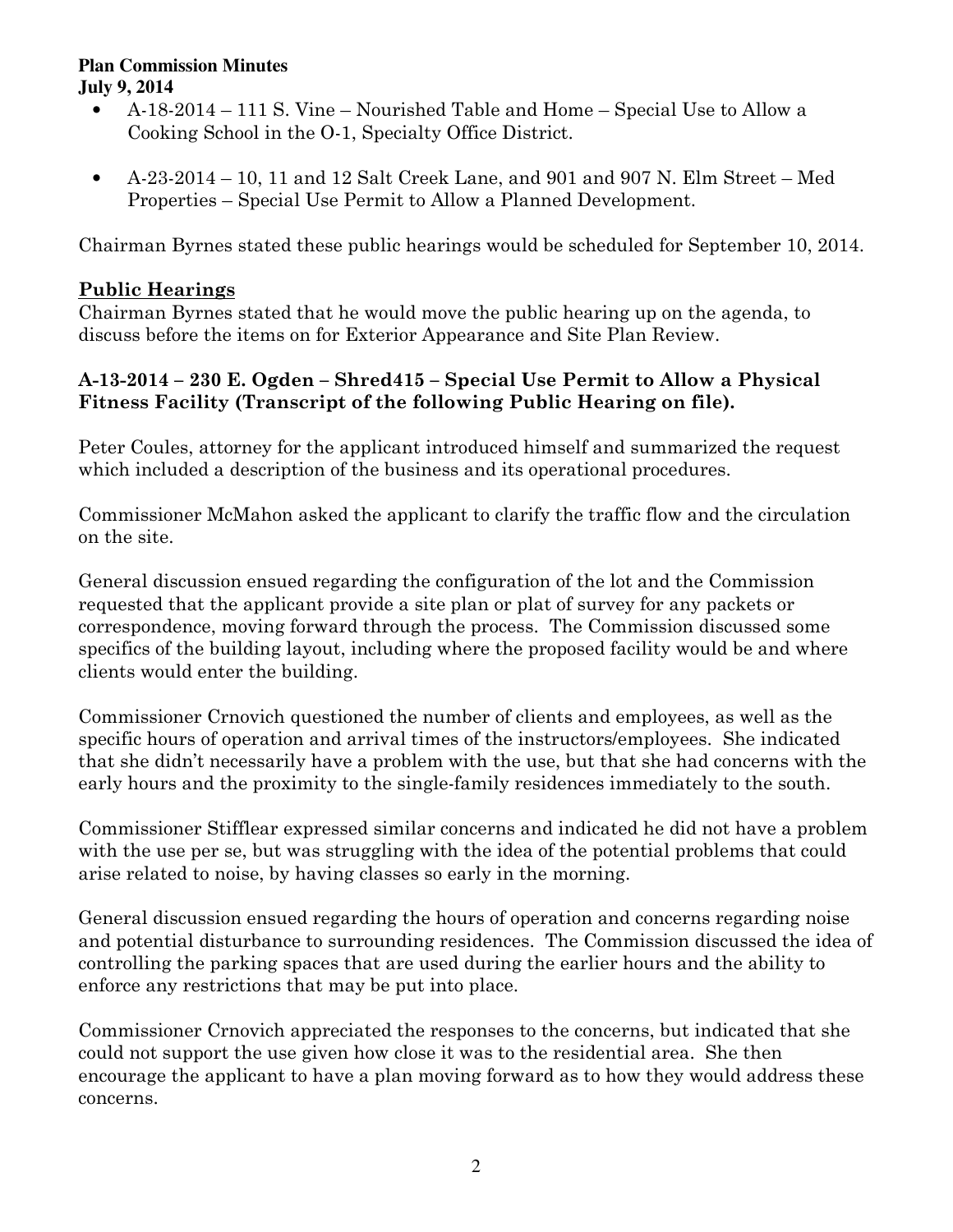Commissioner Cashman identified examples from the zoning code of other uses that would be permitted, as of right in this building and district, that would operate under similar hours and produce similar noise concerns.

General discussion ensued regarding uses along Ogden with similar hours of operation, as well as how the site was laid out and other suggestions on potential solutions to manage and enforce a parking restriction.

Mr. Coules indicated that he appreciated the comments and concerns, but stated that the surrounding residences made a choice to move this close to Ogden Avenue and that there were permitted uses in the B-3 District, that would be far more detrimental to the adjacent residents than his client's proposal.

General discussion ensued regarding the use and Chairman Byrnes appreciated the comment made by Mr. Coules in that the residents surrounding these properties bought their homes knowing its proximity to both Ogden Avenue and these types of uses.

Discussion continued regarding the concerns certain Commissioner's still had with the business' proximity to the residential homes and how to alleviate some of those concerns. The Commission continued to discuss alternatives to try and find a solution that would work for everyone involved, including restricted parking during certain hours of the day and reminders to the clients to be aware and respectful of the surrounding residential community.

Mr. Gascoigne suggested that if the Commission is going to impose parking restrictions as a condition, they require the applicant to submit to the ZPS, a site plan that can be attached to the ordinance identifying which spots are to be blocked and during what times. He indicated that it then becomes an enforceable document and should the Village receive continued, legitimate complaints, there are ways to enforce those restrictions.

General discussion continued and the Commission suggested that if the recommendation is to move this forward, that other conditions be attached and that they be as specific as possible. The Commission then discussed the specific conditions they wanted to impose as this moved forward to the ZPS Committee.

The Commission agreed that they would be willing to move this forward with the specific conditions in place given that this request still has to appear before the ZPS and Village Board. They then continued general discussion regarding what conditions to apply to move it forward.

Commissioner Stifflear motioned for approval for a Special Use Permit to Allow a Physical Fitness Facility at 230 E. Ogden Avenue, subject to the following conditions:

- The applicant, prior to the July 28, 2014 Zoning and Public Safety Committee (ZPS) meeting, contact the two adjacent single-family residences to confirm that they are aware of the request and more importantly, the proposed hours of operation.
- No classes will take place prior to 6 a.m.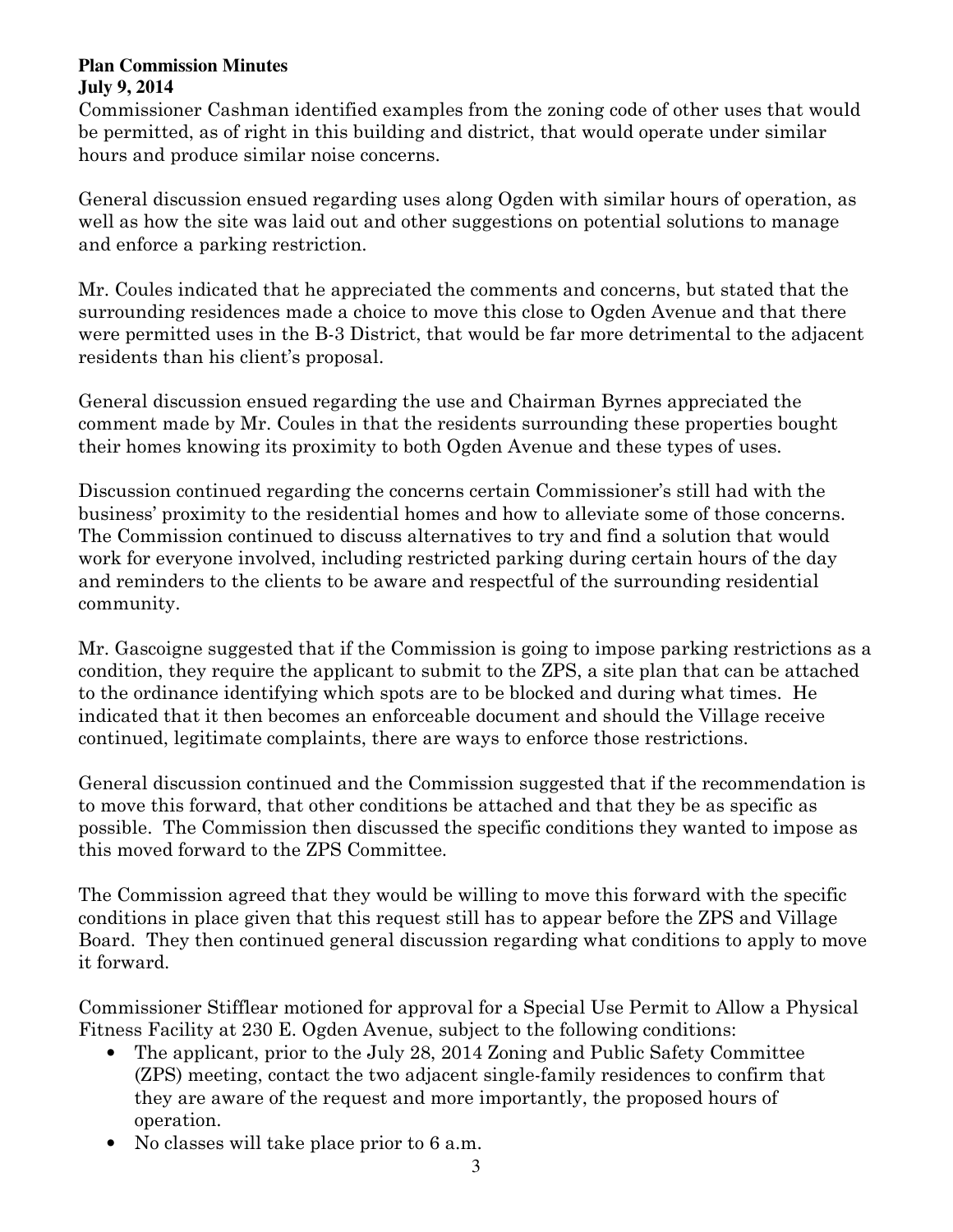- There will be no parking within 20 feet of a single-family structure between the hours of 6 a.m. and 8 a.m.
- The applicant, prior to the July  $28<sup>th</sup>$ ,  $2014$  ZPS, submit to staff a parking exhibit which identifies the specific parking spaces that will be unavailable during the hours of 6 a.m. and 8 a.m. This document shall be included as an exhibit to any approving ordinance.

Commissioner Cashman seconded. The motion passed with the following vote, Ayes: Chairman Byrnes, Commissioner Stifflear, Commissioner McMahon and Commissioner Cashman. Nay: Commissioner Crnovich.

# **Exterior Appearance/Site Plan Review**

# **54 South Washington – Einstein Bagels – Site Plan/Exterior Appearance Approval for Two New Awnings with Valance Signage.**

Chairman Byrnes introduced the proposal and asked if the applicant was present.

Kent Weber of Awning, Sign and Lighting Group, introduced himself and summarized the request which included the reskinning of two awnings from burgundy to black, two new valance signs and a new disc sign above the main entrance.

Commissioner Cashman motioned for the approval of both Site Plan and Exterior Appearance approval for the façade changes to the building at 54 S. Washington – Einstein Bagels. Commissioner Stifflear seconded. The motion passed unanimously.

## **112 South Washington – Vistro Restaurant – Site Plan/Exterior Appearance Approval for Three New Awnings with Valance Signage.**

Chairman Byrnes introduced the proposal and asked if the applicant was present.

Mr. Gascoigne indicated that the applicant did not appear to be present.

Chairman Byrnes summarized the request, which included the installation of three new awnings, two of which had valance signage. The Commission agreed that while the applicant was not present, the request was pretty straight forward and was an improvement to the façade and they had no problem with the proposed changes.

Commissioner Stifflear motioned for the approval of both Site Plan and Exterior Appearance approval for the façade changes to the building at 112 S. Washington – Vistro Restaurant. Commissioner McMahon seconded. The motion passed unanimously.

# **907 N. Elm Street – Med Properties - Site Plan/Exterior Appearance Approval for Façade and Exterior Improvements.**

Chairman Byrnes introduced the request and asked if the applicant was present.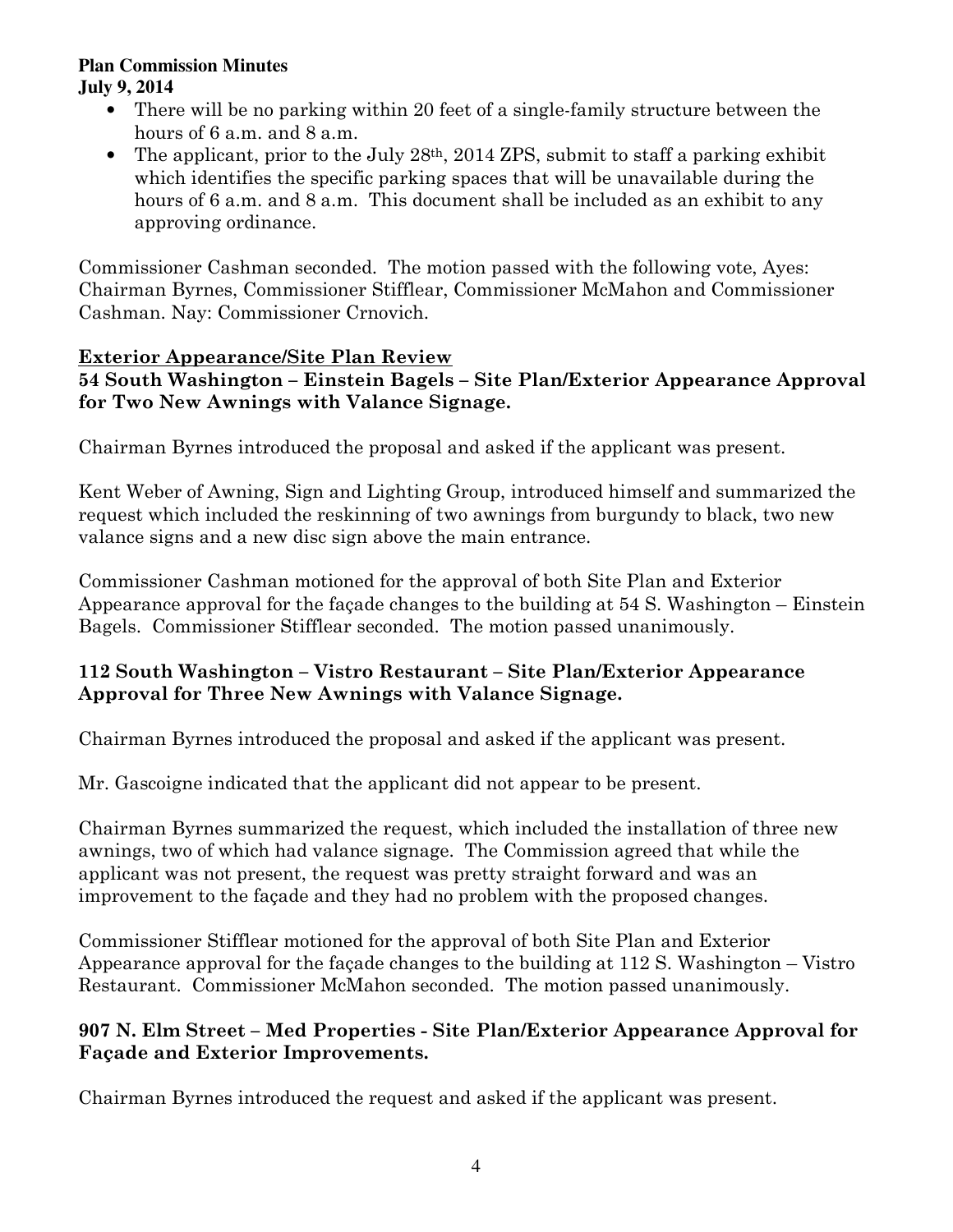Jack George, attorney for the applicant, introduced himself and summarized the request and introduced the representatives from Med Properties.

Bill Dvorak introduced himself and elaborated on the proposal, which included façade updates, minor reconfiguration of the drop-off area and landscaping improvements. He walked the Commission through the presentation, explaining the proposed changes.

Steve Saunders, Architect for the applicant, introduced a Powerpoint presentation and summarized the proposed site plan and façade changes. He then turned the presentation over to Mike Trippedi, Landscape Architect for the project.

Mr. Trippedi explained all of the proposed landscaping changes, as well as the need to remove several trees due to various complications. He indicated that several of the trees needed to be removed as a result of the Emerald Ash Borer, while others were either overcrowded or planted too close to the foundation of the existing building. He then proceeded through the slides identifying the trees to be removed and summarizing the new plantings to be installed. He reiterated that while there was a net-loss of trees, there were far more than needed originally, leaving the site over-crowded and over-tired.

General discussion ensued regarding the number of trees being removed and their condition. Mr. Trippedi indicated that most of the trees being removed were not landmarked and were 8" caliper or less, and that approximately 30 of them were being removed for health reasons. He then indicated that those being replaced will be 3" in caliper and should reach the 8" equivalent in 5 or 6 years.

Chairman Byrnes and other Commissioners expressed concerns with the number of trees being removed and were surprised that more could not be saved. He compared it to 901 N. Elm which looked stark now that those trees had been removed.

Commissioner Cashman appreciated the concern and stated that he would love to keep as many trees as possible, but expressed his understanding for why the trees needed to come down. He also identified several of the trees that he agreed, needed to be removed and why.

Chairman Byrnes restated that he understood the need to remove some of the trees, but questioned if there was a way to selectively remove a portion of the trees so that some of them could be saved.

General discussion ensued regarding the plant material that would be installed and the exterior changes to the building.

Commissioner Cashman complemented the applicant on the elevations and how it tied into the rest of the office park. He then indicated that while the tree removal plan appears to be extreme, he understood the need to remove them due to safety and appearance issues with the existing landscaping stating that the current conditions are overgrown.

General discussion ensued regarding the landscape plan and the proposed removal and replacement of the trees.